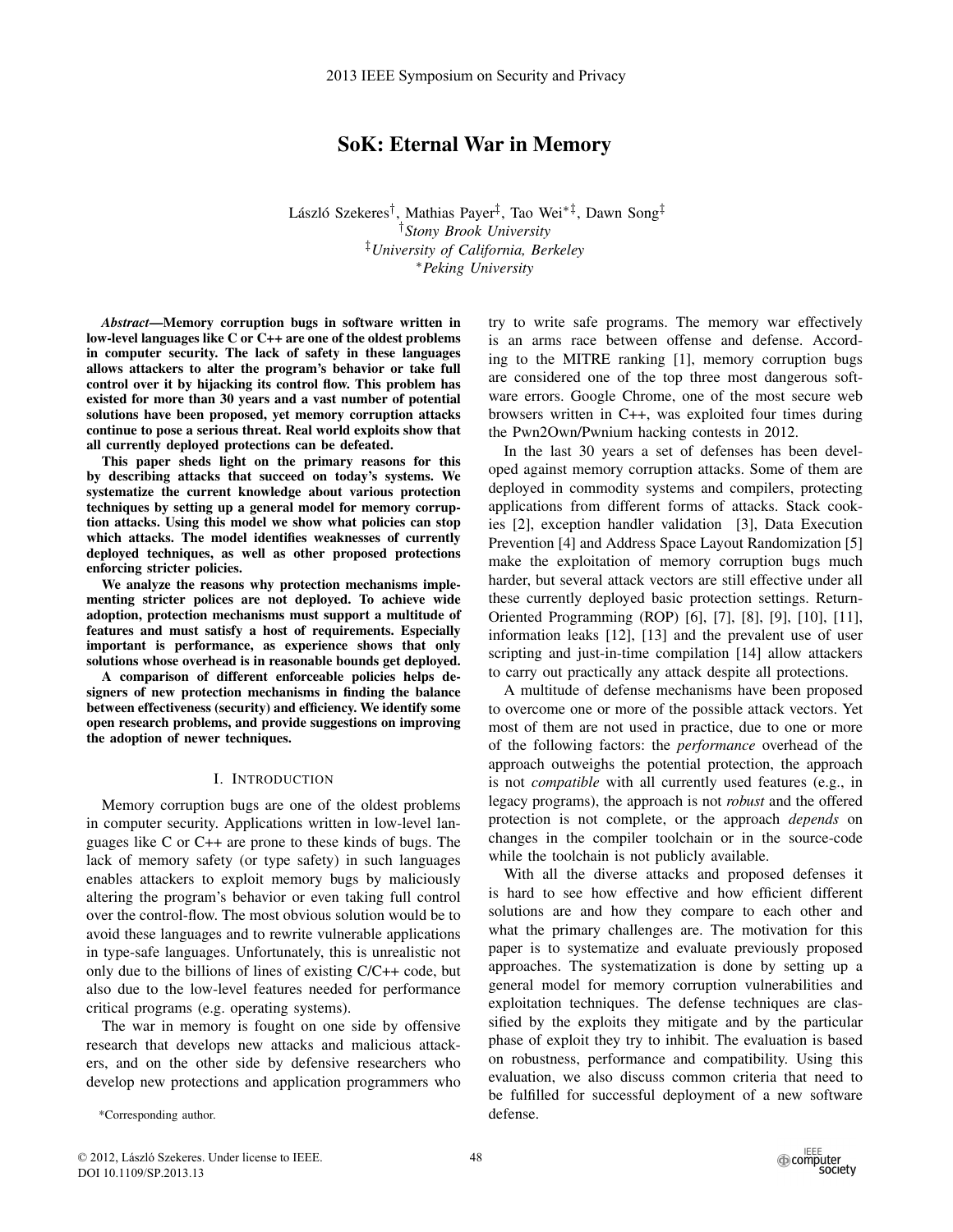Some related work already covers different memory corruption attacks [15], provides historical overview [16] or lists different protection mechanisms [17]. This systematization of knowledge paper extends the related survey papers by developing a new general model for memory corruption attacks and evaluating and comparing proposed defense mechanisms using a new set of criteria that incorporates realworld adoption as well. The paper does not aim to cover or refer every proposed solution, but rather identifies and analyzes the main approaches in a systematical way, sorts out the most promising proposals and points out fundamental problems and unsolved challenges.

With this systematization of knowledge paper we make the following contributions:

- develop a general model of memory corruption attacks and identify different enforceable security policies based on the model;
- clarify what attack vectors are left unprotected by currently used and previously proposed protections by matching their enforced polices with separate phases of different exploits;
- evaluate and compare proposed solutions for performance, compatibility, and robustness;
- discuss why many proposed solutions are not adopted in practice and what the necessary criteria for a new solution are.

The paper is organized as follows. Section II sets up the main model of attacks and classifies protections based on the policies they enforce. Section III discusses currently deployed protections and their main weaknesses. Our evaluation criteria are set up in Section IV, and are used through the analysis of defense approaches covered by the following four sections. Section IX summarizes with a comparative analysis and Section X concludes the paper.

#### II. ATTACKS

To solve the problem of memory error based attacks, we first need to understand the process of carrying out such an exploit. In this section we set up a step-by-step memory exploitation model. We will base our discussion of protection techniques and the policies they enforce on this model. Figure 1 shows the different steps of exploiting a memory error. Each white rectangular node represents a building block towards successful exploitation and the oval nodes on the bottom represent a successful attack. Each rhombus represents a decision between alternative paths towards the goal. While control-flow hijacking is usually the primary goal of attacks, memory corruption can be exploited to carry out other types of attacks as well.

## *A. Memory corruption*

Since the root cause of all vulnerabilities discussed in this systematization of knowledge paper is memory corruption, every exploit starts by triggering a memory error. The first two steps of an exploit in Figure 1 cover the initial memory error. The first step makes a pointer *invalid*, and the second one dereferences the pointer, thereby triggering the error. A pointer can become invalid by going out of the bounds of its pointed object or when the object gets deallocated. A pointer pointing to a deleted object is called a *dangling* pointer. Dereferencing an out-of-bounds pointer causes a so called *spatial error*, while dereferencing a dangling pointer causes a *temporal error*.

As Step 1, an attacker may force a pointer out of bounds by exploiting various programming bugs. For instance, by triggering an *allocation failure* which is unchecked, the pointer can become a *null pointer* (in kernel-space nullpointer dereferences are exploitable [18]). By excessively incrementing or decrementing an array pointer in a loop without proper bound checking, a *buffer overflow/underflow* will happen. By causing *indexing bugs* where an attacker has control over the index into an array, but the bounds check is missing or incomplete, the pointer might be pointed to any address. Indexing bugs are often caused by integer related errors like an *integer overflow*, truncation or signedness bug, or incorrect pointer casting. Lastly, pointers can be corrupted using the memory errors under discussion. This is represented by the backward loop in Figure 1.

As an alternative, the attacker may make a pointer "dangling" by, for instance, exploiting an incorrect exception handler, which deallocates an object, but does not reinitialize the pointers to it. Temporal memory errors are called *useafter-free* vulnerabilities because the dangling pointer is dereferenced (used) after the memory area it points to has been returned (freed) to the memory management system. Most of the attacks target heap allocated objects, but pointers to a local variable can "escape" as well from the local scope when assigned to a global pointer. Such escaped pointers become dangling when the function returns and the local variable on the stack is deleted.

Next, we show how either an out-of-bounds or a dangling pointer can be exploited to execute any third step in our exploitation model when the invalid pointer is *read* or *written* in Step 2. The third step is either the corruption or the leakage of some internal data.

When a value is *read* from memory into a register by dereferencing a pointer controlled by the attacker, the value can be corrupted. Consider the following jump table where the function pointer defining the next function call is read from an array without bounds checking.

```
func\_ptr jump_table[3] = {fn_0, fn_1, fn_2};
jump_table[user_input]();
```
The attacker can make the pointer point to a location under his or her control and divert control-flow. Any other variable read indirectly can be vulnerable.

Besides data corruption, reading memory through an attacker specified pointer leaks information if that data is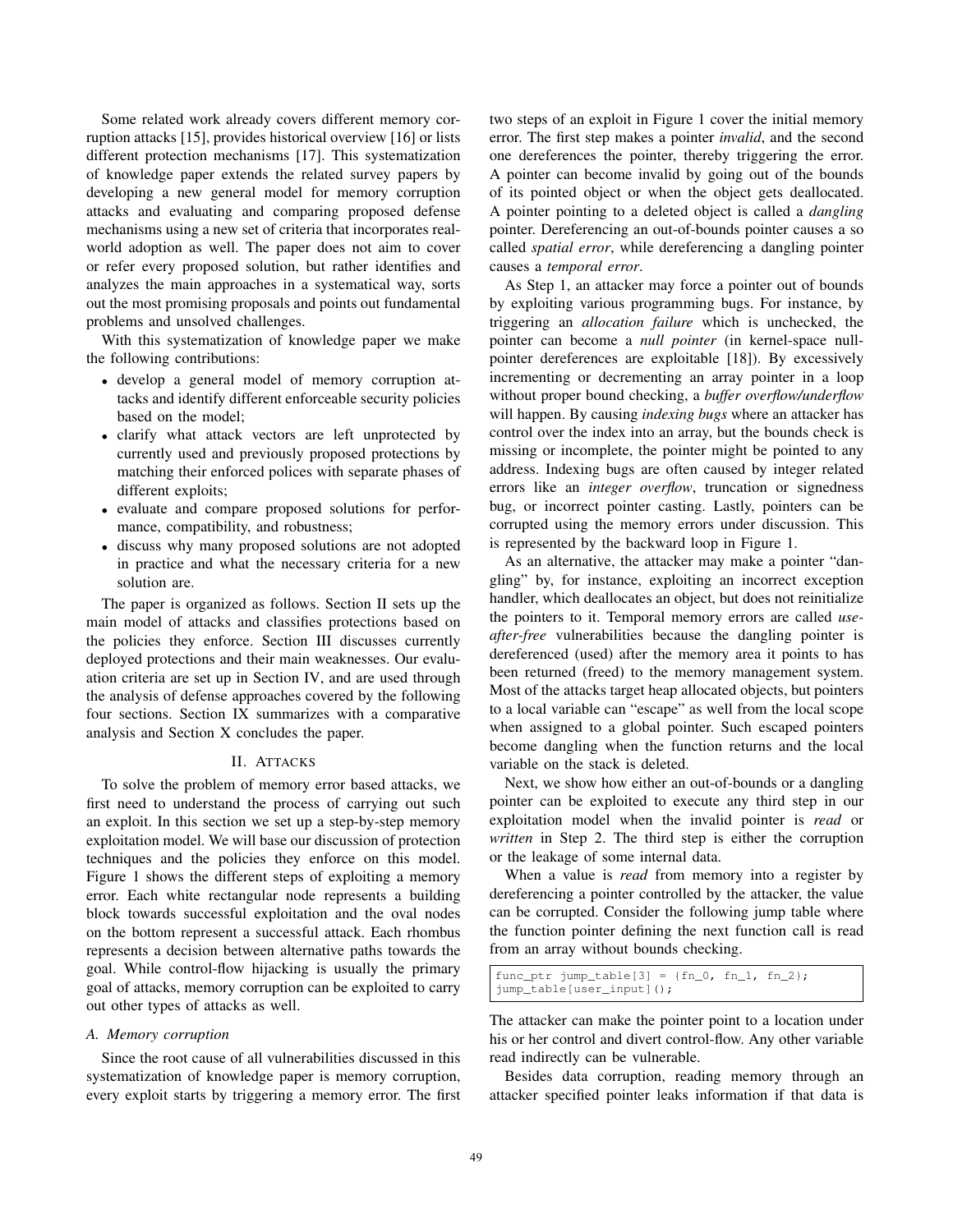

Figure 1. Attack model demonstrating four exploit types and policies mitigating the attacks in different stages

included in the output. The classic example of this attack is the printf *format string bug*, where the format string is controlled by the attacker. By specifying the format string the attacker creates invalid pointers and reads (and writes) arbitrary memory locations.

```
printf(user_input); // input "%3$x" prints the
                    // 3rd integer on the stack
```
If an attacker controlled pointer is used to *write* the memory, then any variable, including other pointers or even code, can be overwritten. Buffer overflows and indexing bugs can be exploited to overwrite sensitive data such as a return address or virtual table (vtable) pointer. Corrupting the vtable pointer is an example of the backward loop in Figure 1. Suppose a buffer overflow makes an array pointer out of bounds in the first round that is exploited (in Step 3) to corrupt a nearby vtable pointer in memory in the second round. When the corrupted vtable pointer is dereferenced (in Step 2), a bogus virtual function pointer will be used. It is important to see that with one memory error, more and more memory errors can be raised by corrupting other pointers. Calling free () with an attacker controlled pointer can also be exploited to carry out arbitrary memory writes [19]. Write dereferences can be exploited to leak information as well.

printf("%s\n", err\_msg);

For instance, the attacker is able to leak arbitrary memory contents in the above line of code by corrupting the err msg pointer.

Temporal errors, when a dangling pointer is dereferenced in Step 2, can be exploited similarly to spatial errors. A constraint for exploitable temporal errors is that the memory area of the deallocated object (the old object) is reused by another object (new object). The type mismatch between the old and new object can allow the attacker to access unintended memory.

Let us consider first reading through a dangling pointer with the old object's type but pointing to the new object, which is controlled by the attacker. When a virtual function of the old object is called and the virtual function pointer is looked up, the contents of the new object will be interpreted as the vtable pointer of the old object. This allows the corruption of the vtable pointer, comparable to exploiting a spatial write error, but in this case the dangling pointer is only dereferenced for a read. An additional aspect of this attack is that the new object may contain sensitive information that can be leaked when read through the dangling pointer of the old object's type.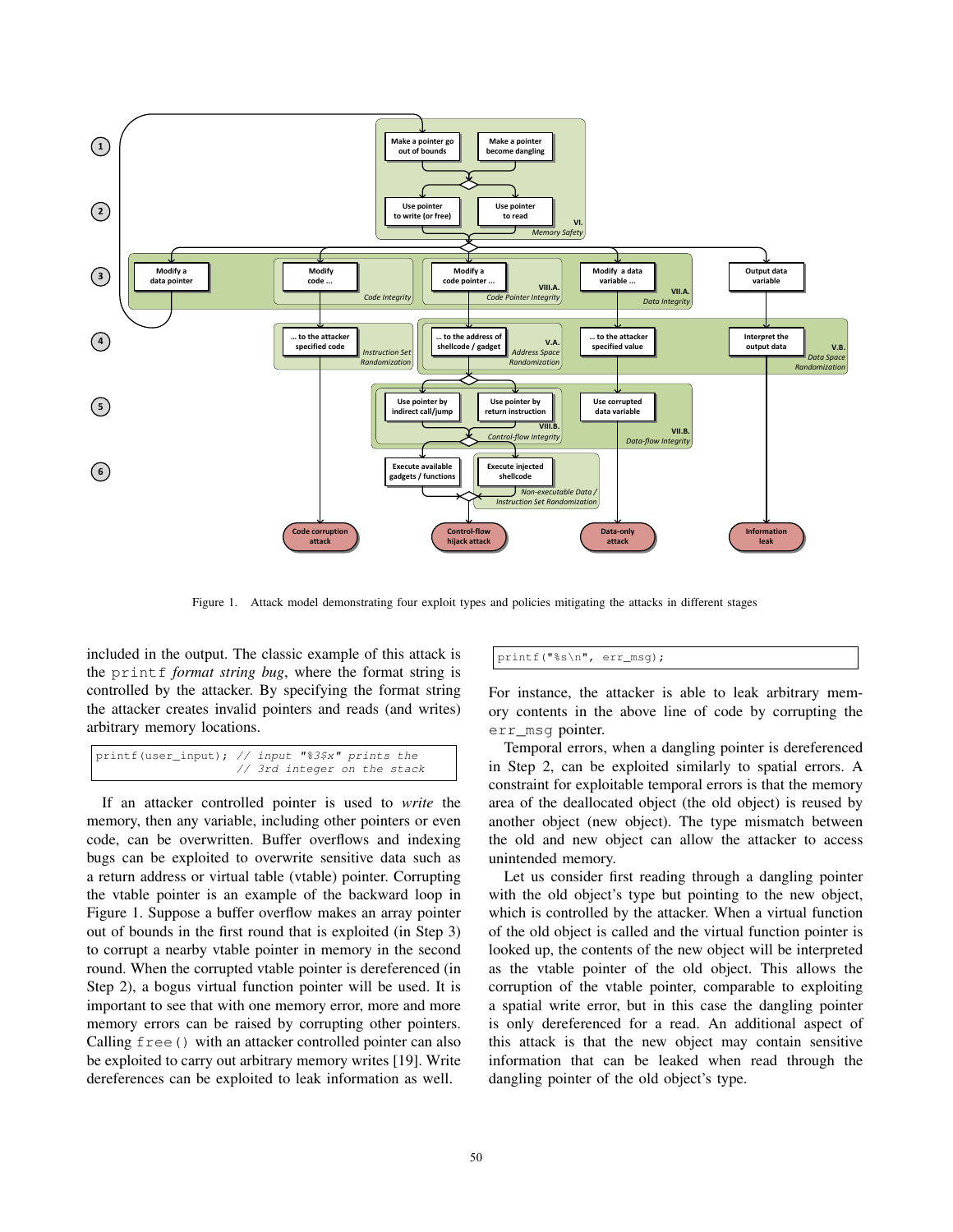Writing through a dangling pointer is similarly exploitable as an out of bounds pointer by corrupting other pointers or data inside the new object. When the dangling pointer is an escaped pointer to a local variable and points to the stack, it may be exploited to overwrite sensitive data, such as a return address. *Double-free* is a special case of the use-after-free vulnerability where the dangling pointer is used to call free() again. In this case, the attacker controlled contents of the new object will be interpreted wrongly as heap metadata, which is also exploitable for arbitrary memory writes [19].

Memory errors in general allow the attacker to read and modify the program's internal state in unintended ways. We showed that *any* combination of the first two steps in our memory exploitation model can be used both to corrupt internal data and to leak sensitive information. Furthermore, more memory errors can be triggered by corrupting other pointers. Programming bugs which make these errors possible, such as buffer overflows and double-frees, are common in C/C++. When developing in such low-level languages, both bounds checking and memory management are fully the programmers responsibility, which is very error prone.

The above described errors are a violation of the *Memory Safety* policy. C and C++ are inherently memory unsafe. According to the C/C++ standards, writing an array beyond its bounds, dereferencing a null-pointer, or reading an uninitialized variable result in *undefined* behavior. Since finding and fixing all the programming bugs is infeasible, we need automatic solutions to enforce Memory Safety in existing programs or stop attacks in their later phases. The policy mitigating a given set of attack steps is represented in the figure by a colored area surrounding the white boxes. The section number which discusses approaches enforcing a given policy is also indicated in the figure, above the policy names. We discuss approaches that try to stop any exploit in the first (two) steps by enforcing Memory Safety in Section VI. In the following subsections we discuss the steps of different exploit paths and identify the policies mitigating the given step. As shown in the figure, some policies include other, weaker policies.

# *B. Code corruption attack*

The most obvious way to modify the execution of a program is to use one of the abovementioned bugs to overwrite the program code in memory. A *Code Integrity* policy enforces that program code cannot be written. Code Integrity can be achieved if all memory pages containing code are set read-only, which is supported by all modern processors. Unfortunately, Code Integrity does not support selfmodifying code or Just-In-Time (JIT) compilation. Today, every major browser includes a JIT compiler for JavaScript or Flash. For these use-cases, Code Integrity cannot be fully enforced because there is a time window during which the generated code is on a writable page.

## *C. Control-flow hijack attack*

Most often, memory corruption exploits try to take control over the program by diverting its control-flow. If Code Integrity is enforced then this alternative option tries to use a memory error to corrupt a code pointer in Step 3. *Code Pointer Integrity* policies aim to *prevent* the corruption of code pointers. We discuss the potential code pointer targets and limitations of this policy in Section VIII-A.

Suppose the attacker can access and modify a return address due to a buffer overflow. For a successful exploit, the attacker needs to know the correct target value (i.e., the address of the payload) as well. We represent this as a separate fourth step in Figure 1. If the target of the controlflow hijack (the code address to jump to) is not fixed, the attacker cannot specify the target and the attack fails at this step. This property can be achieved by introducing entropy to memory addresses using *Address Space Randomization*. We discuss techniques randomizing the address space in Section V-A.

Suppose a code pointer (e.g., a function pointer) has been successfully corrupted in the first four steps. The fifth step is that the execution needs to load the corrupted pointer into the instruction pointer. The instruction pointer can only be updated indirectly by executing an indirect control-flow transfer instruction, e.g., an indirect function call, indirect jump or function return instruction. Diverting the execution from the control-flow defined by the source code is a violation of the *Control-flow Integrity* (CFI) policy. In Section VIII-B, we cover protections that enforce different CFI policies by *detecting* corruption at indirect control transfers.

The final step of a control-flow hijack exploit is the execution of attacker specified malicious code. Classic attacks injected so-called shellcode into memory, and diverted execution to this piece of code. This kind of exploitation is prevented by the *Non-executable Data* policy which can be enforced using the executable bit for memory pages to make data memory pages, like the stack or the heap, non-executable. A combination of Non-executable Data and Code Integrity results in the W⊕X (Write XOR Execute) [4] policy, stating that a page can be either writable or executable, but not both. Practically all modern CPU support setting non-executable page permissions, so combined with non-writable code, enforcing W⊕X is cheap and practical. However in the case of JIT compilation or self-modifying code, W⊕X cannot be fully enforced. For the sake of completeness, we note that another randomization approach, Instruction Set Randomization (ISR) can also mitigate the execution of injected code or the corruption of existing code by encrypting it. But due to the support for page permissions, the much slower ISR has become less relevant and because of the limited space we will not cover it in more detail in this paper.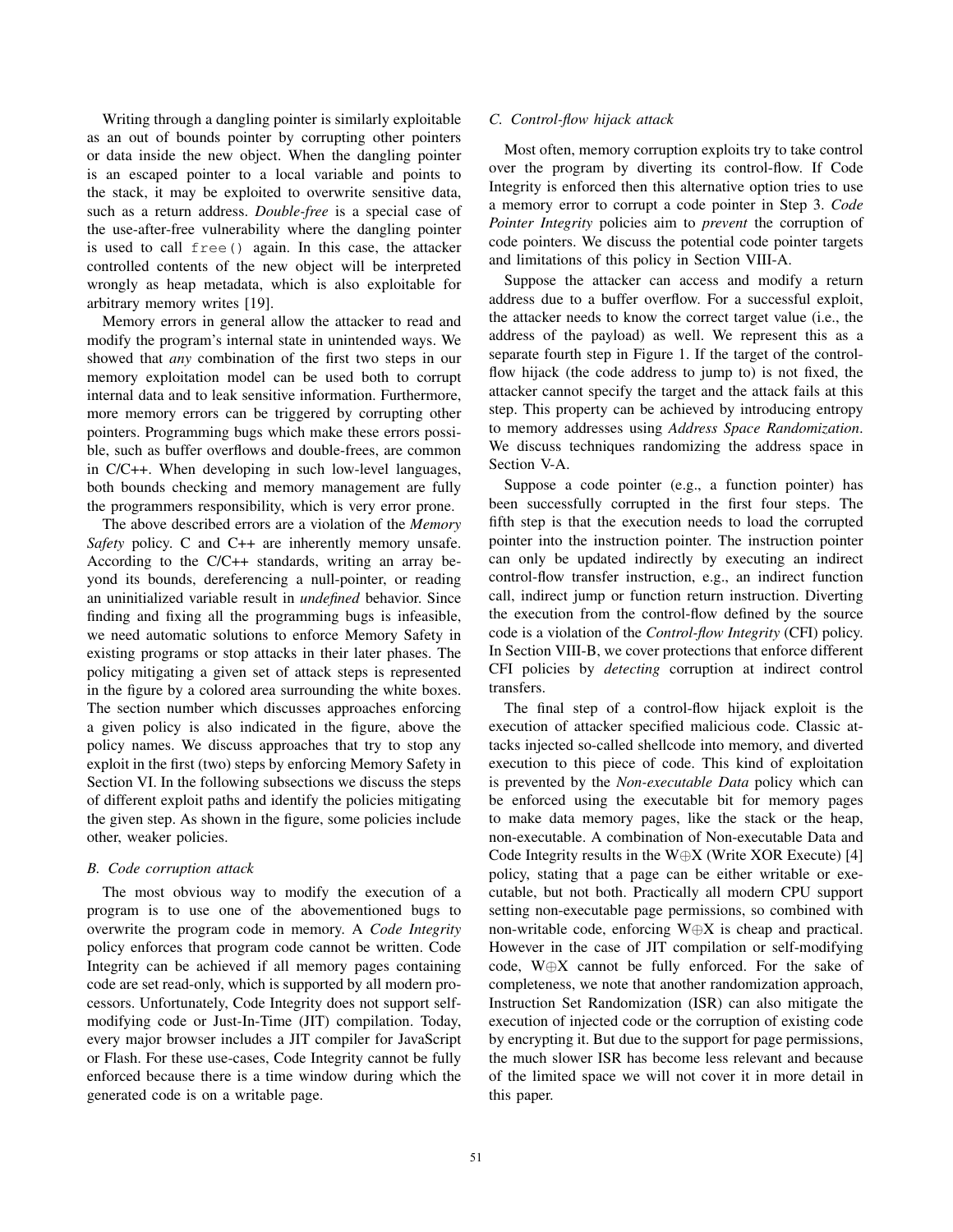To bypass the non-executable data policy, attackers can reuse existing code in memory. The reused code can be an existing function ("return-to-libc" attack) or small instruction sequences (gadgets) found anywhere in the code that can be chained together to carry out useful (malicious) operations. This approach is called Return Oriented Programming (ROP), because the attack chains the execution of functions or gadgets using the ending return instructions. Jump Oriented Programming (JOP) is the generalization of this attack which leverages indirect jumps as well for chaining. There is no policy which can stop the attack at this point, since the execution of valid and already existing code cannot be prevented. Recent research focuses on mitigating techniques against code reuse only. Researchers propose techniques to eliminate useful code chunks (for ROP) from the code by the compiler [20], or by binary rewriting [21]. While these solutions make ROP harder, they do not eliminate all useful gadgets, and they do not prevent re-using complete functions. For these reasons we will not cover these techniques in more detail.

We classify a control-flow hijacking attack successful as soon as attacker-specified code starts to execute. To carry out a meaningful attack, the attacker usually needs to make system calls, and may need high level permissions (e.g., file access) as well. We will not cover higher-level policies which only confine the attacker's access, including permissions, mandatory access control or sandboxing policies enforced by SFI [22], XFI [23] or Native Client [24]. These policies can limit the damage that an untrusted program (or plugin) or an attacker can cause *after* compromising a trusted program. Our focus is preventing the compromise of trusted programs, typically with extensive access (e.g., an ssh/web server).

### *D. Data-only attack*

Hijacking control-flow is not the only possibility for a successful attack. In general, the attacker's goal is to maliciously modify the program logic to gain more control, to gain privileges, or to leak information. This goal can be achieved without modifying data that is expliclity related to control-flow. Consider, for instance, the modification of the isAdmin variable via a buffer overflow after logging into the system with no administrator privileges.

```
bool isAdmin = false;
...
if (isAdmin) // do privileged operations
```
These program specific attacks are also called "non-controldata attacks" [25] since neither code nor code pointers (control data) are corrupted. The target of the corruption can be any security critical data in memory, e.g., configuration data, the representation of the user identity, or keys.

The steps of this attack are similar to the previous one except for the target of corruption. Here, the goal is to corrupt some security critical variable in Step 3. Since security critical is a semantic definition, the integrity of all variables has to be protected in order to stop the attack in this step. We call this policy *Data Integrity*, which naturally includes Code Integrity and Code Pointer Integrity. Data Integrity approaches try to *prevent* the corruption of data by enforcing only some approximation of Memory Safety. We cover techniques enforcing such policies under VII-A.

As in the case of code pointers, the attacker needs to know what should replace the corrupted data. Acquisition of this knowledge can be prevented by introducing entropy into the representation of *all* data using *Data Space Randomization*. Data Space Randomization techniques extend and generalize Address Space Randomization, and we cover them in Section V-B.

Similar to code pointer corruption, data-only attacks will succeed as soon as the corrupted variable is used. Using the running example, the if (isAdmin) statement has to be successfully executed without *detecting* the corruption. As the generalization of Control-flow Integrity, the use of *any* corrupted data is the violation of *Data-flow Integrity*. We cover enforcing this policy under Section VII-B.

# *E. Information leak*

We showed that any type of memory error might be exploited to leak memory contents, which would otherwise be excluded from the output. This is typically used to circumvent probabilistic defenses based on randomization and secrets. Real-world exploits bypass ASLR using information leaks [13], [26]. The only policy beyond Memory Safety that might mitigate information leakage is full Data Space Randomization. We will discuss in Section V how effective Data Space Randomization is and how information leakage can be used to bypass other probabilistic techniques which build on secrets.

# III. CURRENTLY USED PROTECTIONS AND REAL WORLD EXPLOITS

The most widely deployed protection mechanisms are stack smashing protection, DEP/W⊕X and ASLR. The Windows platform for instance, also offers some special mechanisms e.g., for protecting heap metadata and exception handlers (SafeSEH and SEHOP).

Stack smashing protection [2] detects buffer overflows of local stack-based buffers, which overwrite the saved return address. By placing a random value (called cookie or canary) between the return address and the local buffers at function entries, the integrity of the cookie can be checked before the return of the function and thus the overflow can be detected. SafeSEH and SEHOP also validate exception handler pointers on the stack before they are used, which makes them, together with stack cookies, a type of Control-flow Integrity solution. These techniques provide the weakest protection: they place checks only before a small subset of indirect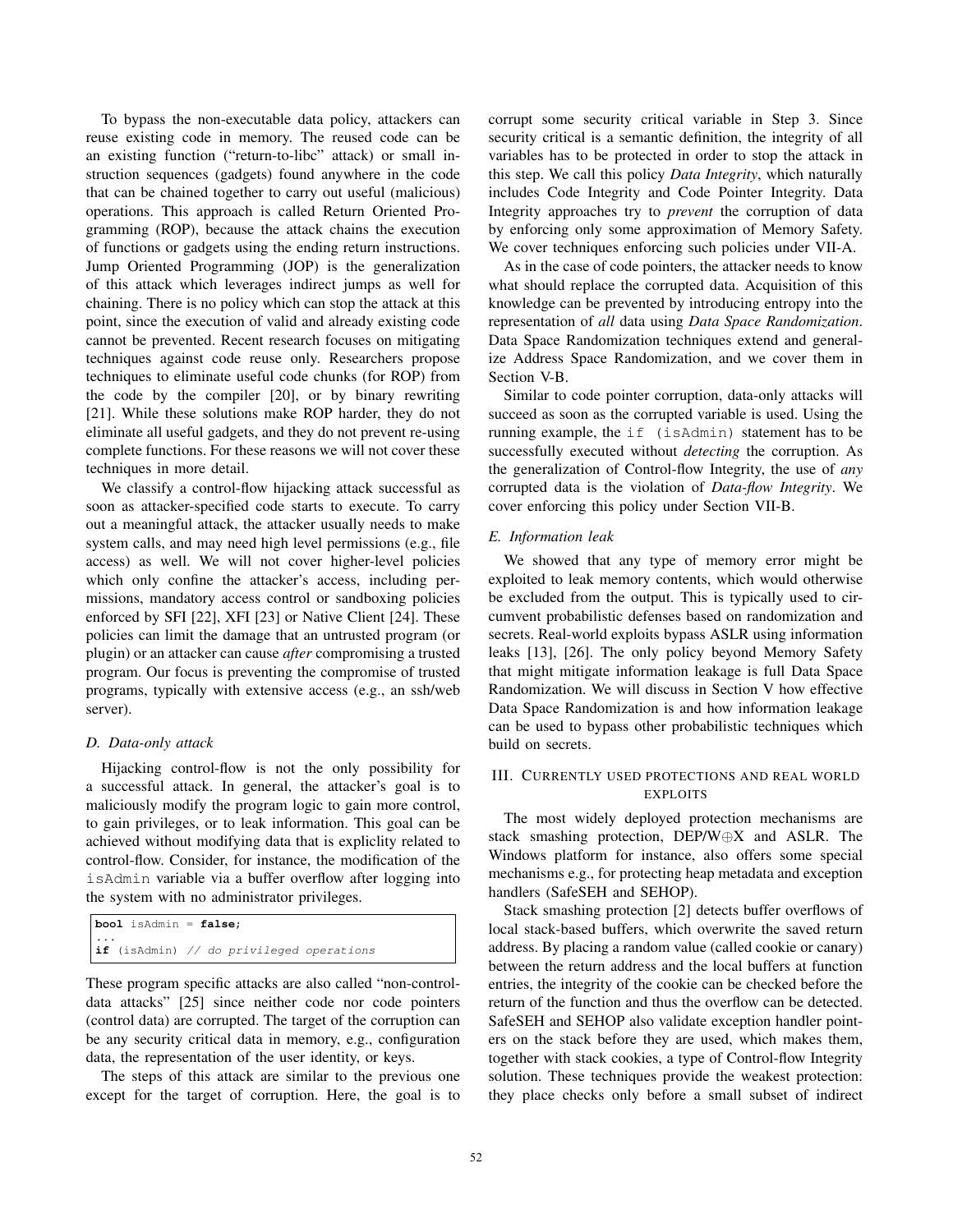jumps, focusing checking the integrity of only some specific code pointers, namely saved return addresses and exception handler pointers on the stack. Furthermore, the checks can be bypassed. Cookies, for instance, can detect a buffer overflow attack but not a direct overwrite (e.g., exploiting an indexing error).

DEP/W⊕X can protect against code injection attacks, but does not protect against code reuse attacks like ROP. ROP exploits can be generated automatically [27], and large code bases like the C library usually provide enough gadgets for Turing-completeness [10], [11]. ASLR provides the most comprehensive protection as the most widely deployed Address Space Randomization technique. It can randomize the locations of various memory segments, including data and code, so even if the attacker wants to reuse a gadget its location will be random. While some ASLR implementations have specific weaknesses (e.g., code regions are left in predictable locations, de-randomization attacks are possible due to the low entropy), the fundamental attack against it is information leakage [12].

As described in the attack model of the previous section, any memory corruption error can be converted into an information leak vulnerability, which can be used to obtain current code addresses. The leaked addresses are needed to construct the final exploit payload. When attacking remote targets (i.e., servers), getting back this information used to be very challenging. Today, however, it is not a problem for a number of client targets. Web browsers, PDF viewers and office applications run user controlled scripts (JavaScript, ActionScript, VBScript), which can be used to dynamically construct exploit payloads at run-time on the target machine. Table I lists some recent exploits published by VUPEN [28], which use information leaks and ROP to bypass ASLR and W⊕X. In all examples, the control flow is hijacked at an indirect call instruction (after corrupting a function pointer or the vtable), so stack cookies are not an issue. In all cases, the address leakage is done by exploiting an arbitrary memory write in order to corrupt another pointer which is read later (the fourth column gives more hints). One common way of leaking out memory contents is by overwriting the length field of a (e.g., JavaScript) string object before reading it out (in the user script). As shown in the last column, in case of browser targets, user scripting is used to leak current addresses and to construct the exploit, while in case of ProFTPD, the leaked information is sent back on the network by corrupting a pointer to a status message.

## IV. APPROACHES AND EVALUATION CRITERIA

The previously identified protection techniques can be divided into two main categories: probabilistic and deterministic protection. Probabilistic solutions, e.g., Instruction Set Randomization, Address Space Randomization, or Data Space Randomization, build on randomization or encryption. All other approaches enforce a deterministic *safety policy* by implementing a low-level reference monitor [29]. A reference monitor observes the program execution and halts it whenever it is about to violate the given security policy. Traditional reference monitors enforce higher level policies, such as file system permissions, and are implemented in the kernel (e.g., system calls).

Reference monitors enforcing lower level policies, e.g., Memory Safety or Control-flow Integrity, can be implemented efficiently in two ways: in hardware or by embedding the reference monitor into the code. For instance, the W⊕X policy (Code Integrity and Non-executable Data) is now enforced by the hardware, as modern processors support both non-writable and non-executable page permissions. Hardware support for a security policy results in negligible overhead. The alternative to hardware support is adding the reference monitor *dynamically* or *statically* to the code.

Since adding new features to the hardware is unrealistic, from this point we focus only on solutions which transform existing programs to enforce various policies. *Dynamic (binary) instrumentation* (e.g., Valgrind [30], PIN [31], DynamoRIO [32], or libdetox [33]) can be used to dynamically insert safety checks into unsafe binaries at runtime. Dynamic binary instrumentation supports arbitrary transformations but introduces some additional slowdown due to the dynamic translation process. Simple reference monitors, however, can be implemented with low overhead (e.g., a shadow stack costs less than 6.5% performance for SPEC CPU2006 in [33]). More sophisticated reference monitors like taint checking [34] or ROP detectors [35] result in overheads that exceed 100% and are unlikely to be deployed in practice. *Static instrumentation* inlines reference monitors statically. This can be done by the compiler or by *static binary rewriting*. Inline reference monitors can implement any safety policy and are usually more efficient than dynamic solutions, since the instrumentation is not carried out at run-time.

Next, we discuss the main properties and requirements for solutions enforcing low-level policies. These properties determine the practicality of a proposed method, more precisely, whether or not it is suitable for wide adoption. We set up our requirements for practicality while discussing a given property.

# *A. Protection*

Enforced policy. The *strength* of the protection is determined by the policy it enforces. The exact policy that a solution enforces determines its *effectiveness*. Different techniques enforce different types of policies (e.g., Memory Safety or Data-flow Integrity) and at different levels. The practical utility of a policy can be described by the attacks it can protect against, out of the four we have identified. Subtle differences in the policies allow or prevent individual attacks. The *accuracy* of an approach is determined by the relation between false negatives and false positives.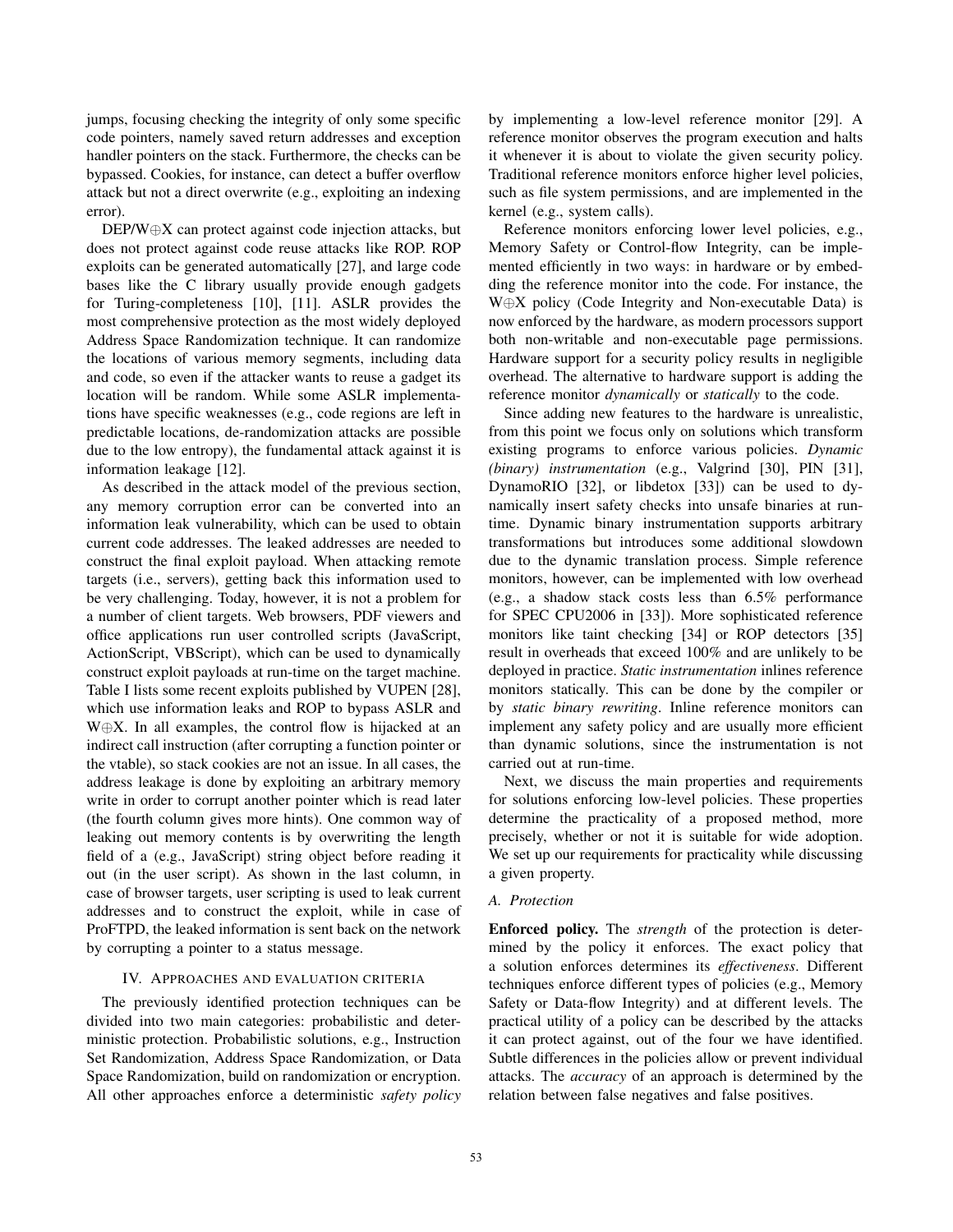| <b>CVE ID</b> | Software                    | Vulnerability         | Address leakage                 | User scripting |
|---------------|-----------------------------|-----------------------|---------------------------------|----------------|
| CVE-2011-0609 | Adobe Flash                 | JIT type confusion    | Read an IEEE-754 number         | ActionScript   |
| CVE-2012-0003 | Windows Multimedia          | Heap buffer overflow  | Read a string after overwriting | JavaScript     |
|               | Library (affecting IE)      |                       | its length                      |                |
| CVE-2011-4130 | ProFTPD                     | Use-after-free        | Overwrite the "226 Transfer"    | none           |
|               |                             |                       | Complete" message               |                |
| CVE-2012-0469 | Mozilla Firefox             | Use-after-free        | Read a string after overwriting | JavaScript     |
|               |                             |                       | its length                      |                |
| CVE-2012-1889 | <b>Microsoft</b><br>Windows | Uninitialized pointer | Read as a RGB color             | JavaScript     |
|               | XML Core Services           |                       |                                 |                |
|               | (affecting IE)              |                       |                                 |                |
| CVE-2012-1876 | Internet Explorer 9/10      | Heap buffer overflow  | Read a string after overwriting | JavaScript     |
|               | (Pwn2Own 2012)              |                       | its length                      |                |
|               |                             |                       |                                 |                |

Table I

EXPLOITS THAT DEFEAT BOTH DEP AND ASLR USING ROP AND INFORMATION LEAKS

False negatives. The possibility of false negatives (protection failures) depends on the definition of the policy. For probabilistic approaches, the probability of a successful attack is always > 0 while it is  $\geq$  0 for deterministic solutions. As shown in Section III, secrets that the protection relies upon can not only be guessed, but also leaked.

False positives. The avoidance of false alarms (e.g., unnecessary crashes) is a very strict requirement for any practical solution. Causing faults in normal operation is unacceptable in production environments. In addition, compatibility issues should not cause any false alarms.

#### *B. Cost*

Performance overhead. The cost of a solution is primarily determined by the performance overhead it introduces. Beside security, the most important requirement is speed.

To measure performance, both CPU-bound and I/O-bound benchmarks can be used. CPU-bound benchmarks, such as SPEC [36], are more challenging, because I/O-bound programs spend more time in the kernel, relatively reducing the impact of the user-space CPU overhead. Although some proposals report good scores with selected benchmark programs or with I/O-bound server applications, their overheads are much higher if measured using CPU-bound benchmarks. We recommend that protection approaches considered for wide adoption target CPU-bound client-side programs as well, these being primary targets of today's attacks.

Our comparison analysis in Section IX shows that techniques introducing an overhead larger than roughly 10% do not tend to gain wide adoption in production environments. Some believe the average overhead should be less than 5% in order to get adopted by industry, e.g., the rules of the Microsoft BlueHat Prize Contest [37] confirm this viewpoint.

Memory overhead. Inline monitors often introduce and propagate some kind of metadata, which can introduce significant memory overhead as well. Some protection mechanisms (especially the ones using shadow memory) can even double the space requirement of a program. In case of most applications, however, this is much less of an issue than runtime performance.

## *C. Compatibility*

Source compatibility. An approach is source compatible (or source agnostic) if it does not require application source code to be manually modified to profit from the protection. The necessity of even minimal human intervention or effort makes a solution not only unscalable, but too costly as well. Most experts from the industry consider solutions which require porting or annotating the source code impractical.

Binary compatibility. Binary compatibility allows compatibility with unmodified binary modules. Transformed programs should still link with unmodified libraries. Backward compatibility is a practical requirement to support legacy libraries. Using unprotected libraries may leave parts of the program exploitable, but allows incremental deployment. Also, for instance on the Windows platform, system libraries are integrity protected and thus cannot be easily changed.

Modularity support. Support for modularity means that individual modules (e.g. libraries) are handled separately. A compiler based solution should support separate compilation of modules, while a binary rewriter should support hardening each file (main executable or library) separately. Because dynamic-link libraries (.dll and .so) are indispensable for modern operating systems, all practical protections must support them as well.

# V. PROBABILISTIC METHODS

Probabilistic methods rely on randomization and secrets. There are three main approaches: *Instruction Set Randomization*, *Address Space Randomization*, and *Data Space Randomization*. Figure 1 shows that Instruction Set Randomization (ISR) [38] mitigates attacks based on code corruption and injection of shellcode. Code corruption is prevented by read-only page permissions, and shellcode injection is prevented by non-executable page permissions. Due to hardware improvements, ISR has become obsolete.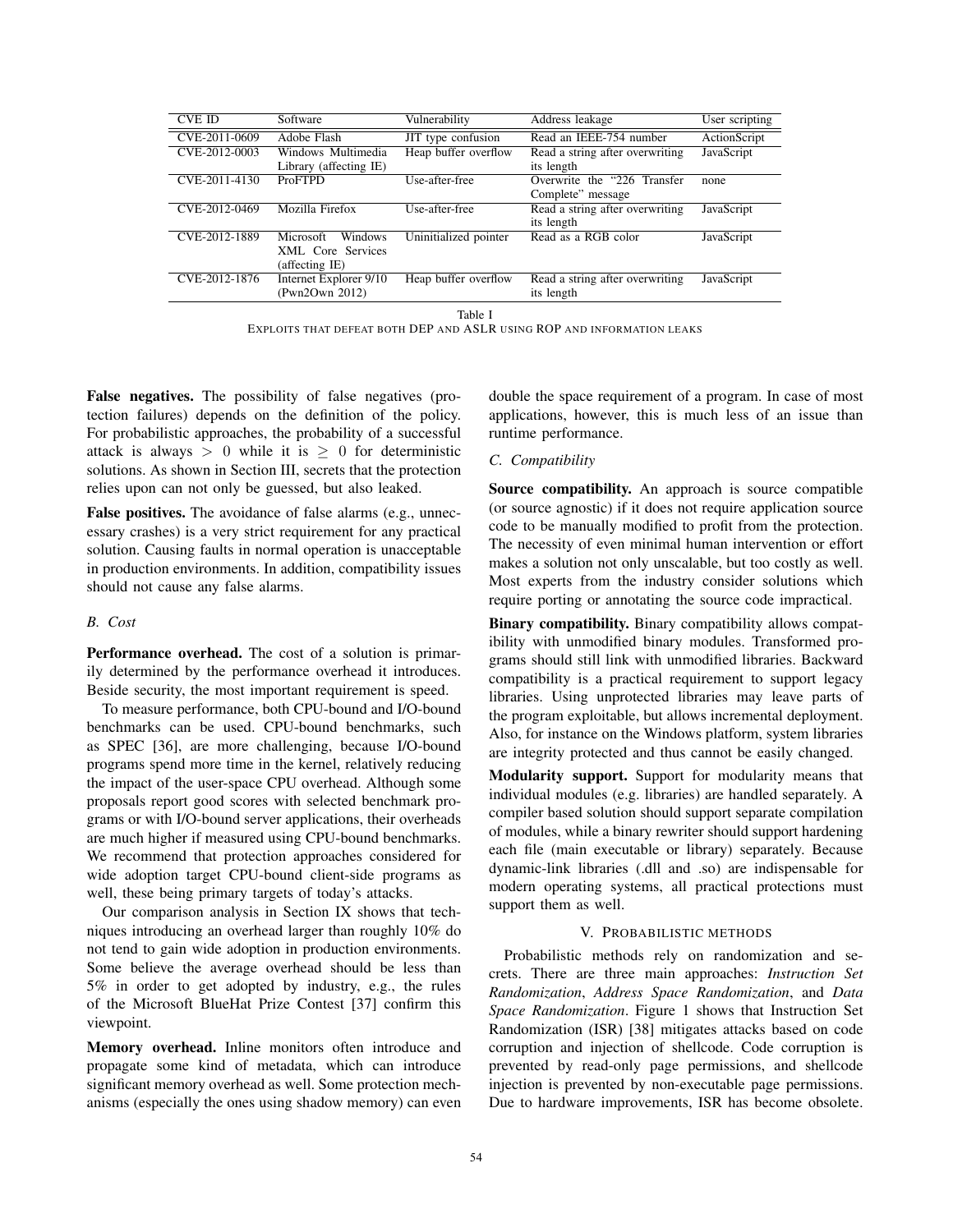Address Space Randomization (ASR) mitigates control-flow hijacking attacks by randomizing the location of code and data and thus the potential payload address. Data Space Randomization (DSR) probabilistically mitigates *all* attacks by randomizing (encrypting) the contents of the memory.

## *A. Address Space Randomization*

Address Space Layout Randomization (ASLR) [5], [39] is the most prominent memory address randomization technique. ASLR randomly arranges the position of different code and data memory areas. If the payload's address in the virtual memory space is not fixed, the attacker is unable to divert control-flow reliably. ASLR is the most comprehensive currently deployed protection against hijacking attacks.

The diverted jump target can be some injected payload in a data area or existing code in the code section. This is why every memory area must be randomized, including the stack, heap, main code segment, and libraries. The protection can always be bypassed if not *all* code and data sections are randomized. On most Linux distributions, for instance, only library code locations are randomized but the main module is at a fixed address. Most programs are not compiled as Position Independent Executables (PIE) to prevent a 10% on average performance degradation [40].

Furthermore, on 32 bit machines the maximum possible entropy allowed by the virtual memory space is ineffective against brute-force or de-randomization attacks [41]. Derandomization is often carried out by simply filling the memory with repeated copies of the payload, which is called heap-spraying or JIT-spraying [14], [42]. Another potential attack vector is partial pointer overwrites. By overwriting the least significant byte or bytes of a pointer, it can be successfully modified to point to a nearby address [43].

Even if everything is randomized with very high entropy (e.g., on x64 machines), information leaks can completely undermine the protection. Information leaks are the primary attack vector against probabilistic techniques, and as Figure 1 shows, they are always possible if (some level of) Memory Safety is not enforced.

Since the wide deployment of W⊕X the focus of randomization has become code. As illustrated by Step 6 of Figure 1, code reuse attacks became the primary threat. To increase the entropy in code locations, researchers proposed the permutation of functions [44] and instructions inside functions [45] as well. Self-Transforming Instruction Relocation (STIR) [46] randomly re-orders the basic blocks of a binary at launch-time. While these techniques make ROP attacks harder, they usually do not protect against returnto-libc attacks. These techniques also assume that a code reuse (ROP) exploit needs several gadgets, in which case the provided entropy is high enough. However, sometimes a single gadget is enough to carry out a successful attack. The address of a single instruction, gadget, or function is relatively easy to acquire via an information leak.

A technique in the border-land between Address Space and Data Space Randomization is pointer encryption. Cowan et al. [47] proposed PointGuard, which encrypts all pointers in memory and only decrypts them right before they are loaded into a register. This technique can be considered the dual of ASLR, since it also introduces entropy in addresses, but in the "data space": it encrypts the stored address, i.e., pointers' values. To encrypt the pointers PointGuard uses the XOR operation with the same key for all pointers. Since it used only one key, by leaking out one known encrypted pointer from memory, the key can be easily recovered [12]. However the primary reason what prevented PointGuard from wide adoption was that it was neither binary nor source code compatible.

#### *B. Data Space Randomization*

*Data Space Randomization* (DSR) [48] was introduced by Bhatkar and Sekar to overcome the weaknesses of PointGuard and to provide stronger protection. Similarly to PointGuard, DSR randomizes the *representation* of data stored in memory, not the location. It encrypts all variables, not only pointers, and using different keys. For a variable  $v$ , a key or mask  $m<sub>v</sub>$  is generated. The code is instrumented to mask and unmask variables when they are stored and loaded from memory. Since several variables can be stored and loaded by the same pointer dereference, variables in equivalent "points-to" sets have to use the same key. The computation of these sets requires a static pointer analysis prior to the instrumentation. The protection is stronger, because encrypting all variables not only protects against control-flow hijacks, but also data-only exploits. Also, the use of multiple keys prevents the trivial information leak described in PointGurad's case, but not in all cases [12].

The average overhead of DSR is 15% on a custom benchmark. The solution is not binary compatible. Protected binaries will be incompatible with unmodified libraries. Also, whenever points-to analysis is needed, modularity will be an issue. Different modules cannot be handled separately, because the points-to graph has to be computed globally. To overcome this issue the authors propose computing partial points-to graphs for separate modules and leave the computation of the global graph to the dynamic linker.

#### VI. MEMORY SAFETY

Enforcing *Memory Safety* stops all memory corruption exploits. For complete Memory Safety, both spatial and temporal errors must be prevented without false negatives. Type-safe languages enforce both spatial and temporal safety by checking object bounds at array accesses and using automatic garbage collection (the programmer cannot destroy objects explicitly). Our focus is transforming existing unsafe code to enforce similar policies by embedding lowlevel reference monitors. The instrumentation may be in the source code, intermediate representation, or binary level.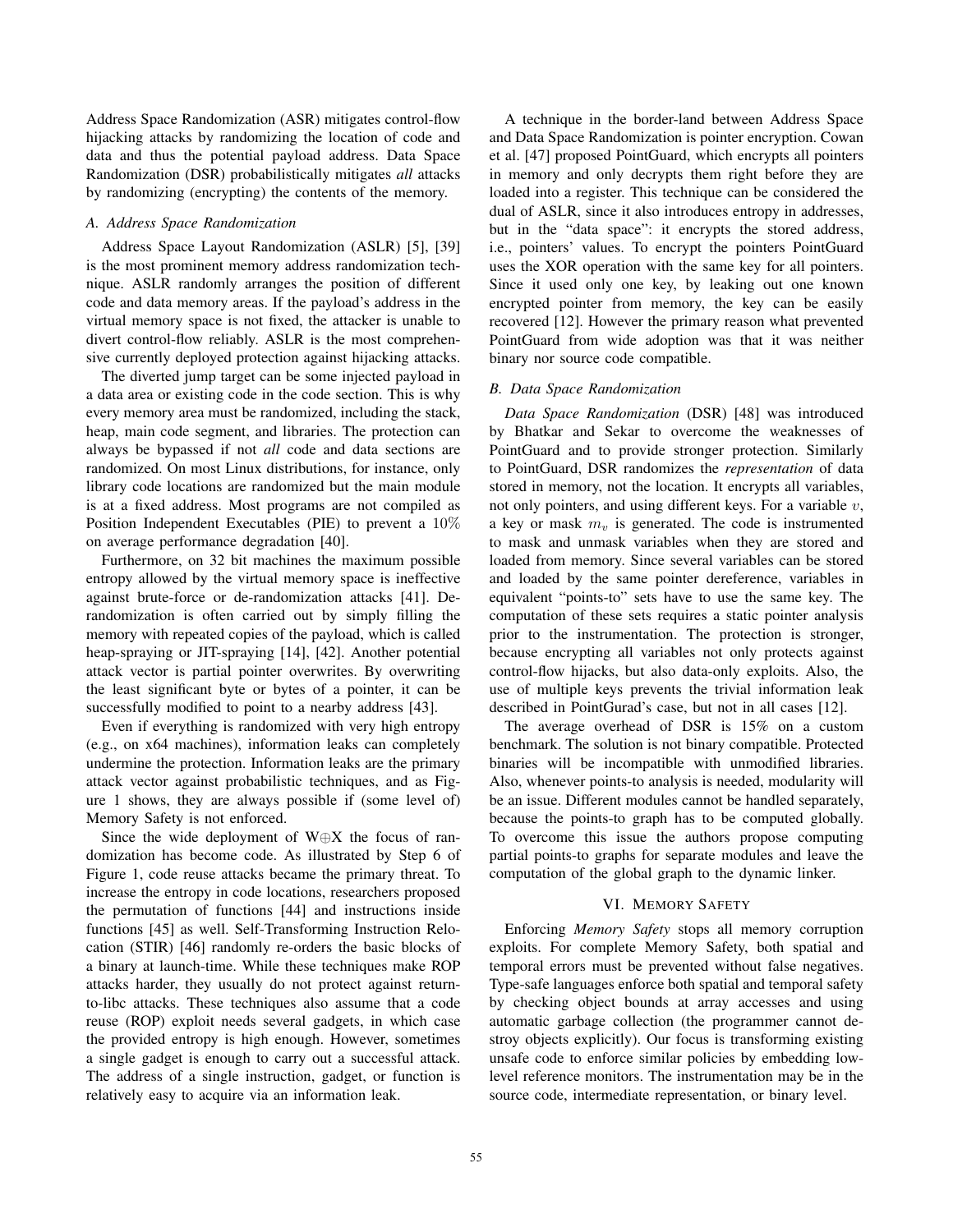# *A. Spatial safety with pointer bounds*

The only way to enforce complete spatial safety is to keep track of pointer bounds (the lowest and highest valid address it can point to). CCured [49] and Cyclone [50] use "fat-pointers" by extending the pointer representation to a structure which includes the extra information. Unfortunately these systems need source-code annotations and are therefore impractical for large code bases. Furthermore, changing the pointer representation changes the memory layout, which breaks binary compatibility.

SoftBound [51] addresses the compatibility problem by splitting the metadata from the pointer, thus the pointer representation remains unchanged. A hash table or a shadow memory space is used to map pointers to the metadata. The code is instrumented to propagate the metadata and to check the bounds whenever a pointer is dereferenced. For new pointers, the bounds are set to the starting and ending address of the object it is pointed to. Runtime checks at each pointer dereference ensure that the pointer stays inside bounds. These checks stop all *spatial* errors in the second step of our exploit model.

Pointer based bounds checking is capable of enforcing spatial safety completely without false positives or false negatives if and only if every module is protected. Soft-Bound is formally proven to provide complete spatial violation detection. Unfortunately, the performance overhead of SoftBound is high, 67% on average. While pointer based approaches, e.g., SoftBound, provide a limited compatibility with unprotected libraries, full compatibility is hard to achieve. Consider, for instance, a pointer created by the protected module. If that pointer is modified by an unprotected module, the corresponding metadata is not updated, causing false positives. We summarize the properties of the main approaches we cover at the end of the paper in Table II.

#### *B. Spatial safety with object bounds*

Because of the compatibility issues caused by pointer based approaches, researchers proposed object based alternatives. Instead of associating the bounds information with pointers, these systems associate the information with the objects. Knowing only the bounds of allocation regions is not enough information to catch errors at pointer dereferences, because we do not know if the pointer points to the *right* object. Hence, object based techniques focus on pointer arithmetic (Step 1 in the model) instead of dereferences (Step 2) to protect the bounds of pointers. Binary compatibility is possible because the metadata is only updated at object creation and deletion. Consider the previous example. The metadata this time is associated with the object rather than with the pointer. If a pointer is updated in an unprotected module, then the metadata will not go out-of-sync.

One problem with this approach, however, is that pointers can legitimately go out of bounds as long as they are not dereferenced. For instance, during the last iteration of a loop over an array, a pointer typically goes off the array by one, but it is not dereferenced. The first binary compatible object based solution to enforce spatial safety is a GCC patch by Jones and Kelly (J&K) [52], which solved this problem by padding allocated objects with an extra byte. This still caused false alarms when a pointer legitimately went out of bounds more than one byte. A more generic solution to this problem was later provided by CRED [53].

The main problem with object based approaches is that they cannot provide complete spatial safety. False negatives can occur, because memory corruption inside objects or structures remains undetected. This is because the C standard allows pointer arithmetic within struct fields. E.g., for memset(&strct,0,sizeof(strct)); the pointer needs to be allowed to iterate through the whole structure.

J&K suffers a large performance overhead of 11-12x. CRED decreased this overhead to around 2x, but by reducing the checked data structures to character arrays only. Dhurjati et al. [54] extend J&K's work by building on a technique called "automatic pool allocation" [55]. Automatic pool allocation partitions the memory based on a static pointsto analysis. Partitioning allows using a separate and much smaller data structures to store the bounds metadata for each partition, which can decrease the overhead further to around 120%.

Baggy Bounds Checking (BBC) [56] is currently one of the fastest object based bounds checkers. BBC trades memory for performance and adds padding to every object so that its size will be a power of two and aligns their base addresses to be the multiple of their (padded) size. This property allows a compact bounds representation and an effective way to look up object bounds. The authors of BBC claim that their solution is around twice as fast than the previously mentioned Dhurjati's automatic pool allocation based optimization. BBC's average performance overhead is 60% on the SPECINT 2000 benchmark. PAriCheck [57] was developed concurrently with BBC. It pads and aligns objects to powers of two as well for efficient bounds checking. It has slightly better performance cost and memory overhead than BCC.

The motivation for object based approaches is to remain compatible with unprotected libraries to reduce false positives. If an allocation or de-allocation happens in an unprotected library, the metadata is set by intercepting malloc and free. For every other object created in an unprotected library, default values are used, allowing arbitrary arithmetic.

#### *C. Temporal safety*

Spatial safety alone does not prevent all vulnerabilities. Use-after-free and double-free vulnerabilities remain undetected by the previously discussed bounds checkers. Numerous approaches have been proposed to enforce temporal safety.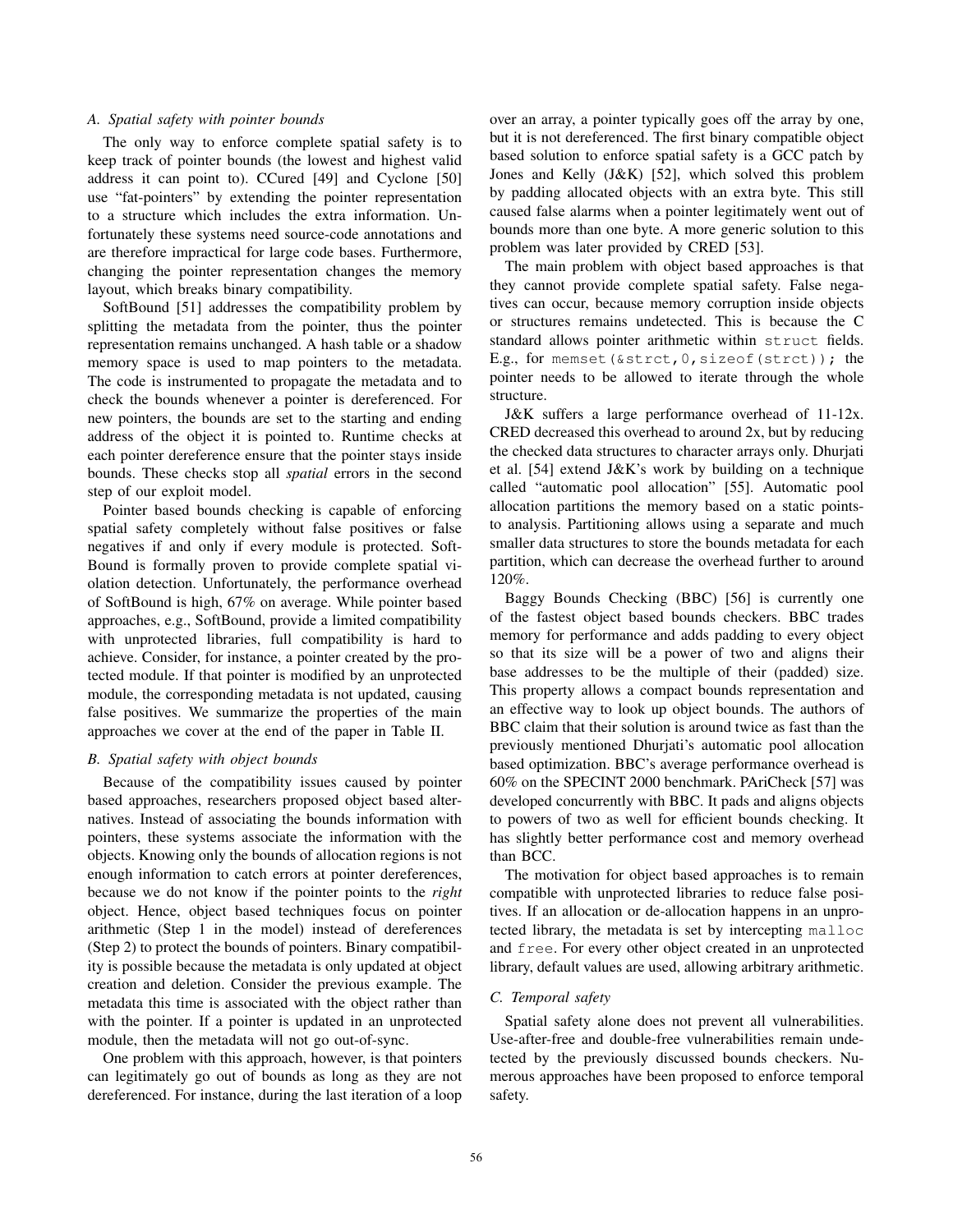*1)* Special allocators: The naïve approach to protect against use-after-free exploits would be to never reuse the same virtual memory area, but that would be overly wasteful. Special memory allocators, like Cling [58], are designed to thwart dangling pointer attacks without significant memory or performance overhead. Cling is a replacement for malloc, which allows address space reuse only among objects of the same type and alignment. This policy does not prevent dereferences through dangling pointers, but enforces type safe memory reuse, preventing the described use-afterfree attack. Dynamic memory allocator replacements of course cannot prevent unsafe reuse of local, stack allocated objects.

*2) Object based approaches:* Perhaps the most widely used tools to detect memory errors in practice is Valgrind's Memcheck [30] tool and AddressSanitizer [59]. These tools try to detect use-after-free bugs by marking locations which were de-allocated in a shadow memory space. Accessing a newly de-allocated location can be detected this way. This approach, however, fails to detect errors after the area is re-allocated for another pointer: the area is registered again and the invalid access remains undetected. The object based bounds checkers described in the previous subsection offer the same protection, since de-allocation invalidates the object in the metadata table. Valgrind, being a dynamic translator, causes a 10x slowdown in average, while AddressSanitizer causes 73% slowdown by instrumenting code at compile time. The only way to detect a use-after-free attack reliably is to associate the temporal information with the pointer and not with the object.

*3) Pointer based approaches:* Maintaining not only bounds but also allocation information with pointers allows enforcing full Memory Safety. Allocation information tells if the pointed to object is still valid. It is not enough to just keep an extra bit associated with each pointer indicating the object's validity, because all pointers pointing to it have to be found and updated when the object is freed. CETS [60] extends SoftBound and solves the problem by eliminating the redundancy of the above described naïve idea. The validity bit is stored only at one place in a global dictionary. Each new object gets a unique identifier used as the key to the dictionary and pointers are associated with this unique ID. A special data structure for the dictionary allows the quick and easy invalidation of objects and also fast lookups to check object validity. CETS is formally proven to enforce temporal safety, if spatial safety is also enforced. In other words, together with SoftBound, CETS enforces Memory Safety. The average execution overhead of the instrumentation enforcing temporal safety alone is 48%. When coupled with SoftBound to enforce complete Memory Safety, the overhead is 116% on average on the SPEC CPU benchmark. As a pointer based solution, CETS suffers the same binary compatibility issues as SoftBound when it comes to unprotected libraries.

#### VII. GENERIC ATTACK DEFENSES

*Data Integrity* and *Data-flow Integrity* are weaker policies than *Memory Safety*. They aim to protect against both control data (hijacking) and non-control data attacks, but not against e.g., information leaks. While the former policy prevents data corruption, the latter detects it.

## *A. Data Integrity*

Data Integrity solutions enforce an approximation of spatial memory integrity. These techniques focus on the most common attacks, which start by writing through an out of bounds pointer. They do not enforce temporal safety, and they only protect against invalid memory writes, not reads. Furthermore, they only approximate the spatial integrity enforced by the previously covered bounds checkers in order to minimize the performance overhead. In all cases the approximation is due to a static pointer analysis carried out prior to the instrumentation.

*1) Integrity of "safe" objects:* The technique proposed by Yong et al. [61] first identifies the subset of "unsafe pointers". A pointer is considered unsafe if it might go out of bounds, e.g., because it is a computed value  $(p[i])$ . A static pointer analysis identifies the unsafe pointers together with their points-to sets, i.e., their potential target objects. Let us call the union of the identified points-to sets *unsafe objects*. The code is instrumented to mark each byte of an unsafe object in a shadow memory area at its creation and clear it at deallocation. Checks are inserted before each write dereference of an unsafe pointer to check whether the location is marked in the shadow memory. This prevents the corruption of any data in a memory area that does not belong to an unsafe object.

This policy is sufficient to protect not only variables which are never accessed through pointers, but, for instance, saved return addresses as well. However, sensitive variables can still be identified as unsafe objects and thus remain unprotected. The authors also mention that out of 101 function pointers in their benchmark suite, two ended up in the set of unsafe objects, which means that in case of a memory error, these values can be corrupted. Since reads are left unchecked, any value can be corrupted when read into a register via a bad pointer. This allows certain control-flow hijack attacks, program specific attacks, and information leak attacks as well.

The reported runtime overhead of Yong's system varies between 50-100% on the SPEC 2000 benchmark. Uninstrumented libraries raise compatibility issues. If a pointer is dereferenced in the transformed module, accessing an object created by an unprotected module, then a false alarm is triggered. This problem can be mitigated in case of heap objects by wrapping memory allocating functions to mark every allocated area in the shadow memory.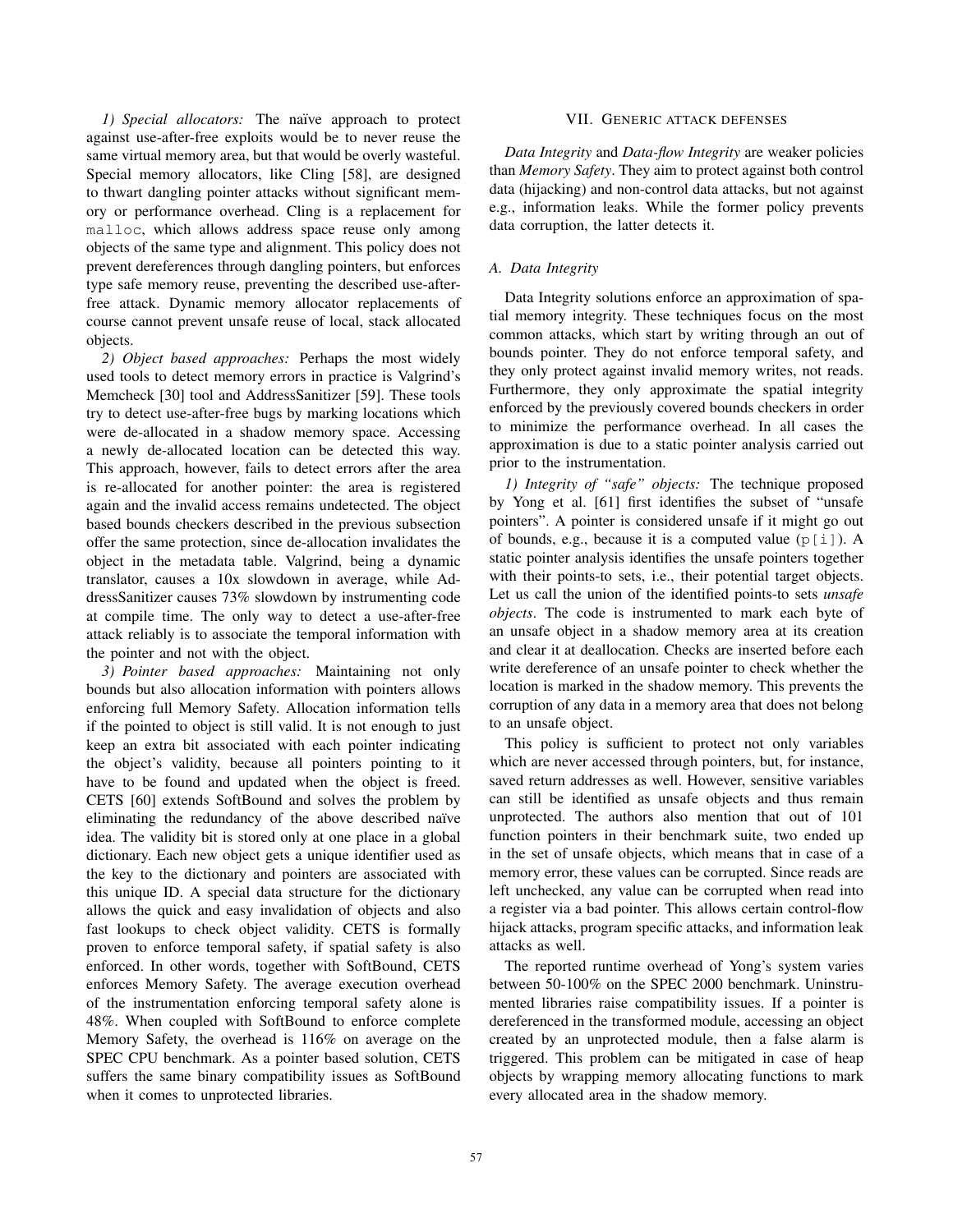*2) Integrity of points-to sets:* The previous technique restricts pointer dereferences to write only unsafe object. Write Integrity Testing (WIT) [62] further strengthens the above policy by restricting each pointer dereference to write only objects in its own points-to set. Naturally, the pointer analysis only results in a conservative approximation of the set of objects a pointer may point to. The calculated distinct points-to sets are associated with different ID numbers, which are used to mark the objects in the shadow memory area. While Yong's approach only uses two IDs: 1 for unsafe objects and 0 for everything else, WIT marks objects belonging to separate points-to sets with different IDs.

Furthermore, WIT checks indirect calls as well to stop hijacking attacks, which the previous policy left possible. It protects indirect calls by calculating the points-to set of pointers used by indirect call instructions and associate them with IDs as well. The IDs are placed in the shadow memory for valid code target addresses and, as in case of indirect writes, before each indirect call the IDs are checked. Functions associated with the same ID are still interchangeable.

The policy enforced by WIT is stronger than Yong's approach due to distinguishing different points-to sets, but objects assigned to the same ID remain vulnerable. Since WIT does not protect reads, data can be corrupted when read into a register, and information leaks are possible as well. Due to the missing read checks function pointers can be corrupted, too. This is why WIT checks indirect calls instead in order to detect the corruption. Checking the target of indirect control transfers makes WIT a *Controlflow Integrity* approach, which is covered in Section VIII-B. Notice that while calls are checked, returns are not. This is because returns can only be corrupted via writes, as they are never read by dereferencing a pointer, and thus they are considered protected. Since WIT does not deal with temporal errors either, overwriting a return address via an escaped dangling pointer is still possible, however such bugs are rare in practice.

The reported performance overhead of WIT is around 5- 25% for the SPEC benchmark. The approach is not binary compatible. Using uninstrumented libraries can create false alarms, because they do not maintain the object IDs at allocations. Like in case of DSR, or other solutions dealing with distinct points-to sets, modularity is also an issue, since the resulting IDs depend on the global points-to graph. While WIT works at compile time, BinArmor [63] aims to enforce a similar policy with binary rewriting. Since the pointer analysis the policy requires is infeasible to do in binaries, the system tries to identify potentially unsafe dereferences and their valid targets dynamically, by running and tracing the program with various inputs. This approach can neither guarantee the lack of false negatives, nor false positives, and its performance overhead can go up to 180%.

# *B. Data-flow Integrity*

*Data-Flow Integrity* (DFI) as proposed by Castro et al. [64] detects the corruption of any data before it gets used by checking read instructions. DFI restricts reads based on the last instruction that wrote the read location. In program analysis terms, DFI enforces the reaching definition sets. The reaching definition set of an instruction is the set of instructions which might have last written (defined) the value that is used by the given instruction based on the control-flow graph. For instance, the policy ensures that the isAdmin variable was last written by the write instruction that the source code defines and not by some rogue attackercontrolled write. Or it ensures that the return address used by a return was last written by the corresponding call instruction. DFI also builds on static points-to analysis in order to compute the global reaching definition sets. Similarly to WIT, the resulting reaching definition sets are assigned a unique ID. Each written memory location is marked in the shadow memory with the writing instruction's ID. Before each read, this ID is checked whether it is the element of the statically computed set of allowed IDs.

The previously discussed solutions checked every indirect memory write, so the shadow memory area was automatically protected. Contrarily, the Data-flow Integrity policy dictates the instrumentation of only reads. Unfortunately, in order to protect the integrity of its metadata, DFI has to check all indirect writes as well, and make sure that their target addresses are outside of the shadow memory area.

The performance overhead of the technique varies between 50-100% on the SPEC 2000 benchmark. Similarly to previous solutions, it is not binary compatible, since false alarms can be caused by the lack of metadata maintenance in unprotected libraries.

### VIII. CONTROL-FLOW HIJACK DEFENSES

The following two policies focus only on hijacking attacks. While the *Code Pointer Integrity* aims to prevent the corruption of code pointers, *Control-flow Integrity* detects it.

## *A. Code Pointer Integrity*

While the integrity of some code pointers can and should be protected, enforcing Code Pointer Integrity alone is infeasible. Immutable code pointers, such as the ones in the Global Offset Table or in virtual function tables (vtable), can be easily protected by keeping them in read-only memory pages. Most code pointers however, such as programmer defined function pointers or saved return addresses, must remain writable. Furthermore, even if the integrity of all code pointers in memory could be enforced, the hijacking attack would still be possible, by exploiting an erroneous indirect memory read to load the wrong value into the register. Most use-after-free exploits, for instance, divert the control-flow by reading the "wrong" virtual function table through a dangling pointer, which does not involve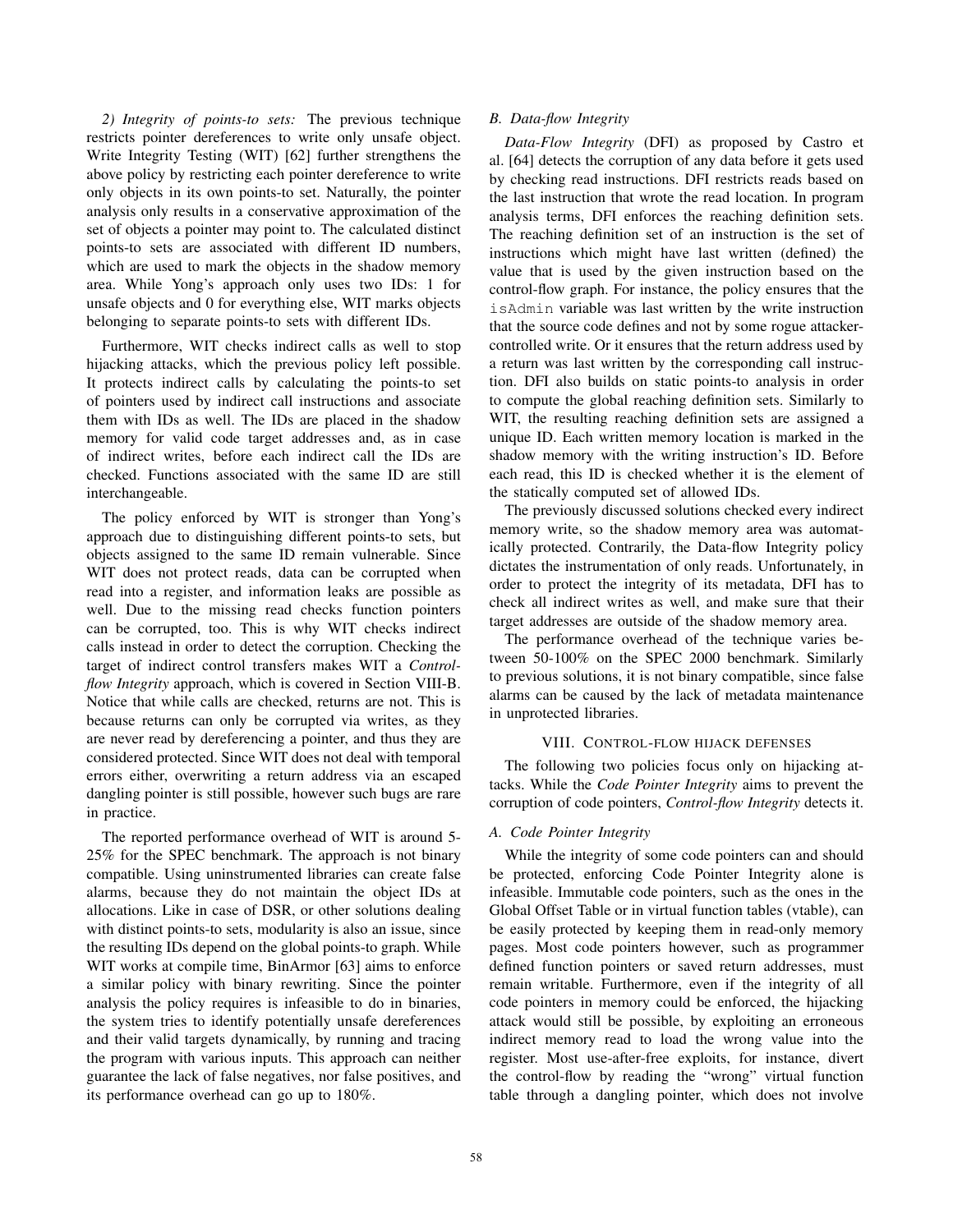overwriting code pointers in memory at all. It follows from this discussion that detecting a code pointer corruption before its usage would be better.

# *B. Control-flow Integrity*

Control-flow Integrity (CFI) solutions enforce some policy regarding indirect control transfers, mitigating the hijacking attack in Step 5. Note that direct control transfers cannot be diverted, and hence they need no protection.

*1) Dynamic return integrity:* The most well known control-flow hijacking attack is the "stack smashing" attack [65]. Stack smashing exploits a buffer overflow in a local variable to overwrite the return address on the stack. Stack cookies or canaries [66] are the first proposed solution against this attack. A secret value (cookie/canary) is placed between the return address and the local variables. If the return address is overwritten by a buffer overflow, the cookie changes as well, what is detected by the check placed before the return instruction. Stack cookies do not protect indirect calls and jumps, and they are vulnerable to direct overwrite attacks and information leaks. However, stack cookies are popular and widely deployed, because the performance overhead is negligible (less than 1%) and no compatibility issues are introduced.

Shadow stacks [67] can solve some of the problems of canaries, like information leaks and direct overwrites. To eliminate the reliance on a secret, the saved return addresses are pushed to a separate shadow stack as well, so upon function return, the shadow copy can be compared with the original return address. Simply making a copy and checking if it still matches before the return makes the attack much harder, even when the shadow stack is not protected, since the attacker has to corrupt the return address in two separate locations. To protect the shadow stack itself, RAD [68] proposes the use of guard pages or switching write permission to protect the shadow stack area. While the former does not protect against direct overwrites, the latter causes 10x slowdown. To estimate the performance overhead of an unprotected shadow stack mechanism, we implemented one as an LLVM plugin, which has an average overhead of 5% on the SPEC2006 benchmark. Shadow stack mechanisms also has to deal with compatibility issues, e.g., to handle exceptions. However, we believe that false positives can be avoided by a careful implementation.

*2) Static control-flow graph integrity:* To prevent all control-flow hijacks, not only returns, but indirect calls and jumps have to be protected as well. Section VII covers how WIT identifies and enforces the set of valid targets (i.e., the points-to set) of each call instruction. This idea, together with the term Control-flow Integrity was originally introduced by Abadi et al. [69]. Their work focuses on statically determining the valid targets of not only calls, but also function returns, and thus enforcing the resulting static control-flow graph. Unlike WIT, which stores the IDs in a

protected shadow memory, the CFI authors propose storing them inside the code itself, by placing the ID right to the target location, so it can be protected by *Code Integrity*. To avoid compatibility issues, the IDs can be encoded into instructions, which, if inserted, will not affect the semantics of the code. Calls and returns are instrumented to check the target address whether it has the right ID before jumping there. Note, that this requires *Non-executable Data* as well, to prevent forging valid targets.

As for returns, enforcing any statically predetermined set of valid targets is a weaker policy than enforcing the dynamic call stack enforced by a shadow stack. At run-time, there is always exactly one correct target of a function return, but since a function can be called from multiple call sites, the statically determined set will include all of them as valid targets.

Another issue with enforcing the unique points-to sets of indirect control transfers is modularity support, as in the case of all previously covered pointer analysis based solutions. The precise points-to sets can only be determined globally, which makes modularity and dynamic library reuse challenging. This the main reason why this solution works great with monolithic kernels [70] or hypervisors [71], where every module is statically linked together, but has not been deployed for dynamically linked applications. A weaker, but more practical policy is restricting indirect control transfers to the union of all their points-to sets (cf. Yong et al. in Section VII-A). The original CFI implementation also uses this approach, meaning that all indirectly callable function is marked by the same ID. The advantage of this policy is that it does not even need pointer analysis, because it is enough to enumerate all functions whose address is taken. This is a much more conservative policy, but it allows the modular transformation and interchanging of libraries. For many functions, this policy means that the allowed set of return targets has to include all call sites in a program. Since this is overly permissive, the authors suggest using a shadows stack mechanism instead for checking returns.

The average performance overhead of the Abadi implementation is 15%, while the maximum measured is as high as 45%. The implementation which uses a shadow stack mechanisms for returns has an additional 10% overhead. This solution is not binary compatible either, and since it relies on the W⊕X policy, it can not be enforced in case of JIT compilation.

#### IX. DISCUSSION

We summarize the properties of a selected set of solutions in Table II, grouped by the policy categories identified in Section II, except the following two: (i) Code Pointer Integrity, because enforcing it is infeasible without any level of Memory Safety; (ii) Instruction Set Randomization, because the same attack vectors can be defeated with page permission enforcing Code Integrity and Non-executable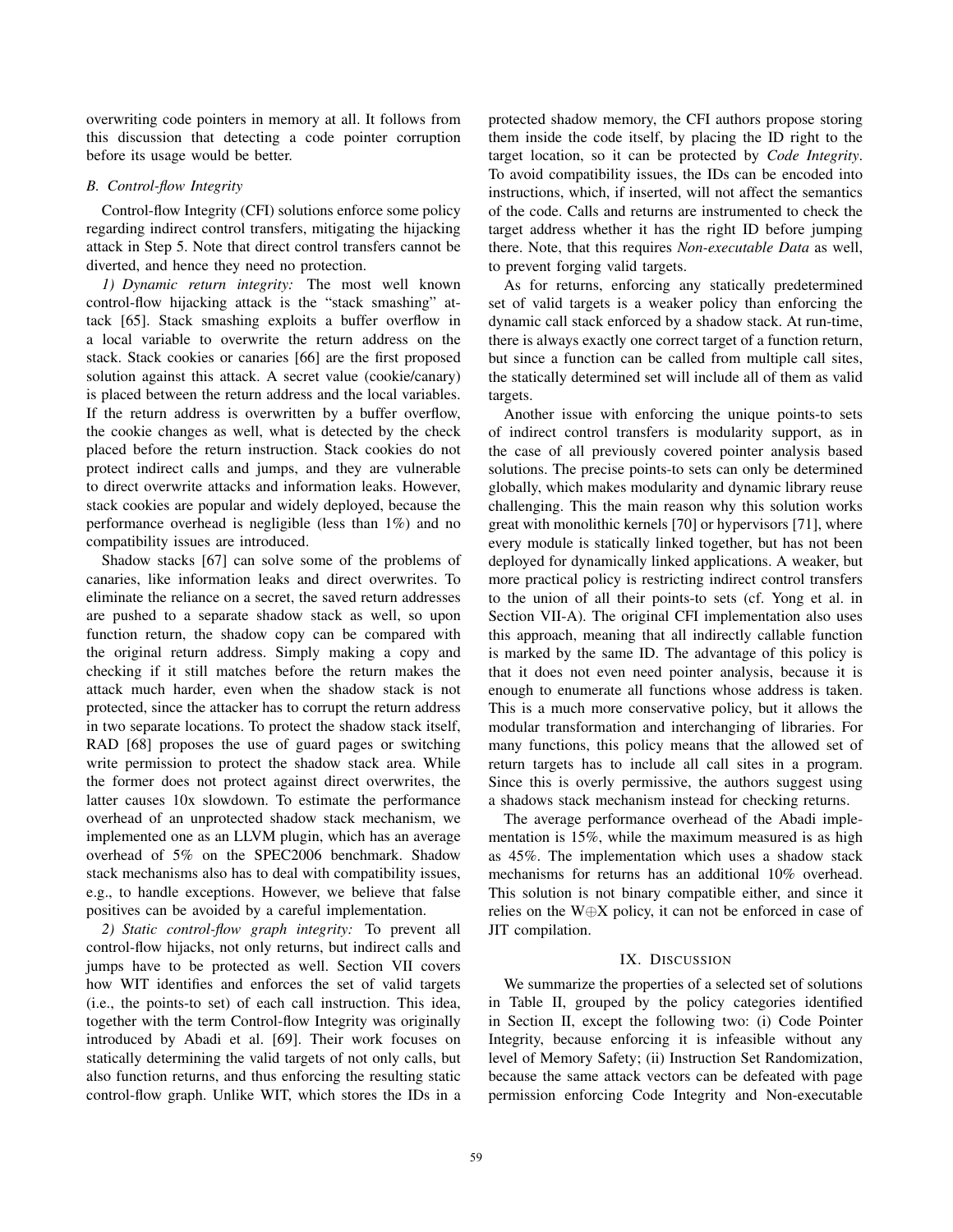|    | Policy type (main approach) | Technique                   | Perf. $%$ (avg/max) | Dep.     | Compatibility          | Primary attack vectors        |
|----|-----------------------------|-----------------------------|---------------------|----------|------------------------|-------------------------------|
| ක  |                             | SofBound + CETS             | 116 / 300           | $\times$ | Binary                 |                               |
|    | Memory Safety               | SoftBound                   | 67 / 150            | $\times$ | Binary                 | <b>UAF</b>                    |
|    |                             | Baggy Bounds Checking       | 60 / 127            | $\times$ |                        | UAF, sub-obj                  |
|    | Data Integrity              | WIT                         | 10/25               | $\times$ | Binary/Modularity      | UAF, sub-obj, read corruption |
|    | Data Space Randomization    | <b>DSR</b>                  | 15/30               | $\times$ | Binary/Modularity      | <b>Information</b> leak       |
|    | Data-flow Integrity         | DFI                         | 104 / 155           | $\times$ | Binary/Modularity      | Approximation                 |
| E, | Code Integrity              | Page permissions $(R)$      | 0/0                 |          | JIT compilation        | Code reuse or code injection  |
|    | Non-executable Data         | Page permissions $(X)$      | 0/0                 |          | <b>JIT</b> compilation | Code reuse                    |
|    | Address Space Randomization | ASLR                        | 0/0                 |          | Relocatable code       | Information leak              |
|    |                             | ASLR (PIE on 32 bit)        | 10/26               | $\times$ | Relocatable code       | Information leak              |
|    | Control-flow Integrity      | Stack cookies               | 0/5                 |          |                        | Direct overwrite              |
|    |                             | Shadow stack                | 5/12                | $\times$ | Exceptions             | Corrupt function pointer      |
|    |                             | WIT                         | 10/25               | $\times$ | Binary/Modularity      | Approximation                 |
|    |                             | Abadi CFI                   | 16/45               | $\times$ | Binary/Modularity      | Weak return policy            |
|    |                             | Abadi CFI (w/ shadow stack) | 21/56               | $\times$ | Binary/Modularity      | Approximation                 |

Table II

THIS TABLE GROUPS THE DIFFERENT PROTECTION TECHNIQUES ACCORDING TO THEIR POLICY AND COMPARES THE PERFORMANCE IMPACT, DEPLOYMENT STATUS (DEP.), COMPATIBILITY ISSUES, AND MAIN ATTACK VECTORS THAT CIRCUMVENT THE PROTECTION.

data. The comparison neither covers overly specific Data Integrity protections like heap metadata protection or canary/redzone/guards based protections, nor too special cases of Control-flow Integrity, like exception handler validation. It does not include dynamic binary instrumentation solutions due to their high performance cost, or others which are not fully automatic (e.g., needs source code modification). The upper half of the table covers protections aiming to protect against memory corruption in general and thus mitigate all four different attacks identified in Section II. The lower half covers approaches which aim to protect against control-flow hijacks only.

The performance is represented as the average and maximum overhead using either the SPEC CPU 2000 or 2006 benchmarks. We rely on the numbers reported by the developers of the tools, since several of them are not publicly available. We stress that since the values represent measurements in different environments, different configurations, and sometimes with different sets of programs, they only provide rough estimates. We present some of the fastest solutions for enforcing Memory Safety and Dataflow Integrity but even those can double the execution time. WIT and DSR report much lower overhead then other general protection techniques and even smaller then the Abadi CFI system under the hijacking protections. The deployment status column represents whether a solution is used in practice. The case of enforcing full ASLR on Linux shows that even a 10-25% overhead prevents deployment. This is the overhead that Position Independent Executables (relocatable executables) cause on 32-bit machines and the reason why ASLR is enforced only for libraries by default on most distributions. As the table shows, only solutions with negligible overhead are adopted in practice.

Not only performance but also compatibility issues prevent the deployment of many proposed techniques. In the table, "binary" represents binary compatibility issues, meaning interfacing with unmodified binaries (e.g., legacy libraries). This will not only cause false negatives, but false positives as well, which contradicts with our practical requirements. All solutions which build on points-to analysis have "modularity" issues, because the enforcement of stricter policies require consideration of the dependencies between modules, which makes re-usable libraries challenging.

None of the shown policies are perfect regarding robustness, except enforcing complete Memory Safety with pointer based techniques. Protections enforcing weaker Memory Safety policies have more attack vectors, like use-after-free (UAF), corruption of sub-objects (sub-obj) or corrupting values in registers via read dereferences. DSR and ASLR provide the most comprehensive solutions as a generic and hijacking protection respectively, but both of them can be circumvented by information leaks. The protection level of DFI (as a generic protection) and CFI (as a hijack protection) is only bounded by the "approximation" due the static analysis. This means (i) enforcing a static set of valid reaching definitions or jump targets, and not the single dynamically valid ones, and (ii) the conservativeness of the analysis establishing those sets. WIT is shown twice in the table as a generic protection and as a control-flow hijacking protection. As a generic protection, it enforces an "approximation" of Memory Safety, i.e., Data Integrity, which has some weaknesses, but protects against most of the attacks, including program specific data-only attacks as well. As a control-flow hijacking protection, it enforces the same policy as Abadi CFI with a shadows stack, but with less overhead. Unfortunately, neither the Abadi CFI nor the WIT approach has been adopted in practice, although their overhead can be considered low. We attribute this to the beforementioned compatibility and modularity problems raised by points-to analysis.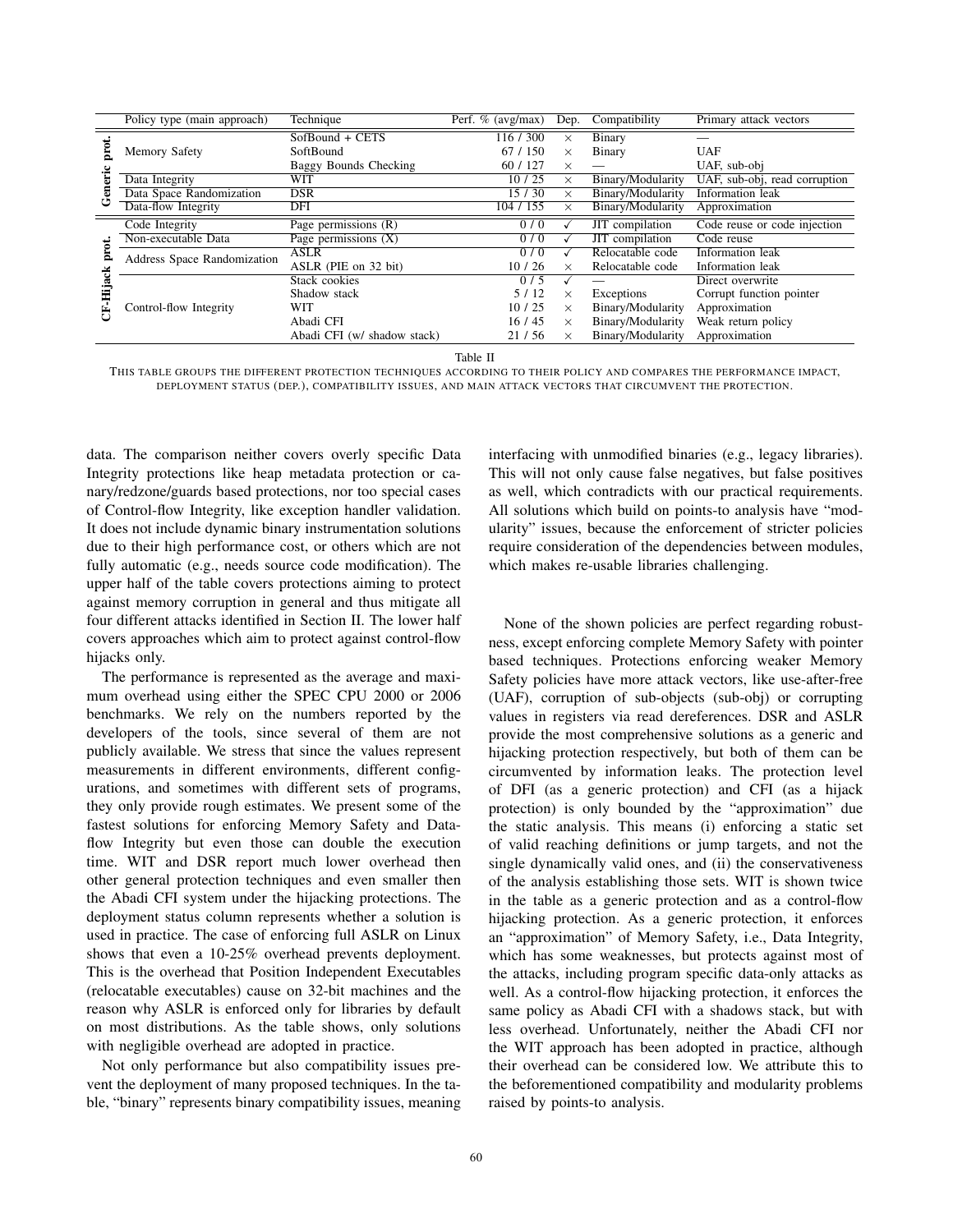## X. CONCLUSION

Both academia and industry have been fighting memory corruption bugs for decades. From time to time, pundits have proclaimed that the problem had finally been solved, only to find their assertions falsified by subsequent attacks. With the wide deployment and hardware support for Nonexecutable Data, research has been focusing on ROP attacks within hijack protections. The latest solution seemed to be randomization, such as fully enforced, high entropy, 64 bit ASLR or other in-place randomization techniques. But the increased use of JIT compilation limits the usability of a W⊕X policy, while the prevalence of user scripting simplifies defeating randomization. The ability of running attacker provided scripts helps leaking secrets and on-thespot dynamic exploit construction. Researchers have to step back, and instead of focusing on specific attacks, we need to look at the big picture. Hopefully, this paper helps in this regard by setting up its general attack model and by placing different policy types in this model.

This systematization suggests that stronger policies are needed, such as Data Integrity; or, when only hijacking attacks are considered a valid threat, Control-flow Integrity. While the research direction of enforcing such policies is promising, existing solutions are still impractical. Our requirement analysis and the summarization of current techniques show that performance, and especially compatibility problems, are the main barriers of wide adoption. We remind researchers in the security area to recognize the significance of these properties in the real world.

There is a pressing need for research, development, and deployment of better publicly available software protection techniques, especially built into commonly used compilers, such as LLVM and GCC. These open-source platforms can be of great value, where some of the compatibility problems can be solved by the community so researchers can release their robust but possibly slow protections to interested users. Such experiments interacting mutually with real applications will improve research further, and they might be able to lift the performance threshold people impose on security. We hope that this systematization of knowledge will help other researchers in finding new ways to make progress in this area. The war is not over.

Acknowledgments. We thank the anonymous reviwers, Prof. R. Sekar, Stephen McCamant, and Dan Caselden for their insightful reviews, helpful comments and proofreading. This work was supported in part by ONR grants N000140710928 and N000140911081; NSF grants CNS-0831298, 0842695, 0831501 and CCF-0424422; an AFOSR grant FA9550-09-1-0539; a DARPA award HR0011-12-2- 005; and the National Natural Science Foundation of China grant No. 61003216.

# **REFERENCES**

- [1] MITRE, "CWE/SANS Top 25 Most Dangerous Software Errors," 2011, http://cwe.mitre.org/top25.
- [2] H. Etoh and K. Yoda, "Protecting from stack-smashing attacks," 2000, http://www.trl.ibm.com/projects/security/ssp.
- [3] Microsoft, "/SAFESEH (Safe Exception Handlers)," 2003, http://msdn2.microsoft.com/en-us/library/9a89h429.aspx.
- [4] A. van de Ven and I. Molnar, "Exec shield," 2004, http:// www.redhat.com/f/pdf/rhel/WHP0006US Execshield.pdf.
- [5] T. PaX, "Address space layout randomization," 2001. [Online]. Available: http://pax.grsecurity.net/docs/aslr.txt
- [6] Nergal, "The advanced return-into-lib(c) exploits: PaX case study," *Phrack*, vol. 11, no. 58, Dec 2001.
- [7] H. Shacham, "The geometry of innocent flesh on the bone: return-into-libc without function calls," in *CCS'07*.
- [8] S. Checkoway, L. Davi, A. Dmitrienko, A.-R. Sadeghi, H. Shacham, and M. Winandy, "Return-oriented programming without returns," in *CCS'10*.
- [9] T. Bletsch, X. Jiang, V. W. Freeh, and Z. Liang, "Jumporiented programming: a new class of code-reuse attack," in *ASIACCS'11*.
- [10] M. Tran, M. Etheridge, T. Bletsch, X. Jiang, V. Freeh, and P. Ning, "On the expressiveness of return-into-libc attacks," in *RAID'11*.
- [11] R. Roemer, E. Buchanan, H. Shacham, and S. Savage, "Return-oriented programming: Systems, languages, and applications," *ACM Trans. Inf. Sys. Sec.'12*.
- [12] R. Strackx, Y. Younan, P. Philippaerts, F. Piessens, S. Lachmund, and T. Walter, "Breaking the memory secrecy assumption," in *EUROSEC'09*.
- [13] F. J. Serna, "CVE-2012-0769, the case of the perfect info leak," 2012.
- [14] D. Blazakis, "Interpreter exploitation," in *WOOT'10*.
- [15] U. Erlingsson, Y. Younan, and F. Piessens, "Low-level software security by example," in *Handbook of Information and Communication Security*, 2010.
- [16] V. van der Veen, N. dutt Sharma, L. Cavallaro, and H. Bos, "Memory errors: the past, the present, and the future," in *RAID'12*.
- [17] Y. Younan, W. Joosen, and F. Piessens, "Runtime countermeasures for code injection attacks against C and C++ programs," *ACM Comp. Surv.'12*.
- [18] V. P. Kemerlis, G. Portokalidis, and A. D. Keromytis, "kguard: lightweight kernel protection against return-to-user attacks," in *USENIX Security'12*.
- [19] jp, "Advanced Doug Lea's malloc exploits," *Phrack*, vol. 11, no. 61, Aug 2003.
- [20] K. Onarlioglu, L. Bilge, A. Lanzi, D. Balzarotti, and E. Kirda, "G-Free: defeating return-oriented programming through gadget-less binaries," in *ACSAC'10*.
- [21] V. Pappas, M. Polychronakis, and A. D. Keromytis, "Smashing the gadgets: Hindering return-oriented programming using in-place code randomization," in *IEEE SP'12*.
- [22] R. Wahbe, S. Lucco, T. E. Anderson, and S. L. Graham, "Efficient software-based fault isolation," in *SOSP'93*.
- [23] U. Erlingsson, S. Valley, M. Abadi, M. Vrable, M. Budiu, and G. C. Necula, "XFI: software guards for system address spaces," in *OSDI'06*.
- [24] B. Yee, D. Sehr, G. Dardyk, J. B. Chen, R. Muth, T. Ormandy,